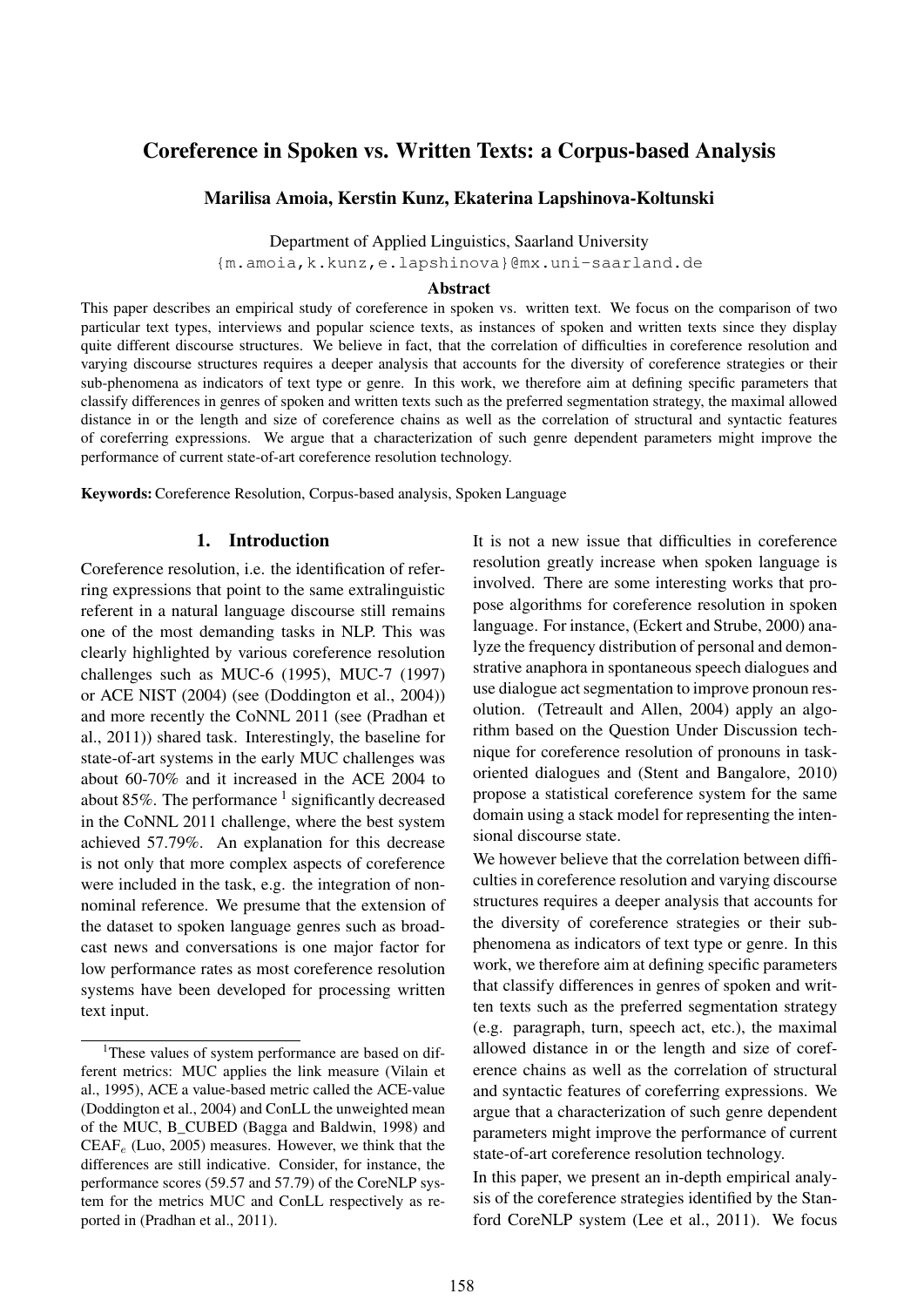on the comparison of two particular text types, interviews and popular science texts, as instances of spoken and written texts since they display quite different discourse structures. We propose some metrics that might yield a more differentiated classification of the coreference properties in written vs. spoken language genres than has been offered by previous studies. Furthermore, we show that the difference in performance of a state-of art coreference extraction system run on both text genres can be explained on the basis of these differing structural properties.

### 2. Defining the Task: Coreference Resolution

Coreference involves a textual relation that is created between linguistic expressions. This textual relation evokes a conceptual relation of identity between discourse referents. A coreference relation links at least two linguistic expressions: an antecedent, i.e. a linguistic element introducing a new discourse referent, and an anaphor (or cataphor, in the case of forward reference) pointing to the same referent again. Thus, a coreferring expression may either be an antecedent or an anaphor, pointing to a referent that is also mentioned at another point in the same discourse and a coreference chain is the set of all the coreferring expressions which refer to the same antecedent. Coreference resolution is all about tracking the complete set of coreference chains in a text.

Most works on coreference focus on the analysis of anaphors as their specific linguistic features are considered to trigger the coreference relation to the antecedent. In our study we provide a fine-grained classification of properties of all coreferring expressions (i.e. antecedents and anaphors) along with a detailed characterization of coreference chains.

More precisely, we focus on the following aspects of coreference:

- Lexical coreference: includes all cases of nominal coreference to the same entity through the lexical means such as named entity (NE), head nouns in singular and plural employed as repetitions, synonyms, hyponyms etc. e.g. *fork, spoon* and *cutlery* in (1). Note that coreferring lexical phrases may be introduced by other means of reference, such as articles and demonstrative determiners and additionally contain modifying elements, such as adjectives (see 2) or relative clauses.
	- (1) a. *Ann put a* fork *and a* spoon *on the table.* b. *But she forgot the* cutlery *for her mother.*
- (2) a. Ann *is the daughter of Mary.*
	- b. *I met* this beautiful girl *in the bus yesterday.*
- Pronominal coreference: includes reference by personal pronouns, demonstrative pronouns, possessive pronouns and their morphological variants, e.g. *Mark and John* in (3a), *they* in (3b) and *their* (3c).
	- (3) a. *Yesterday* Mark and John *entered the bank around the corner.*
		- b. They *were masked and were carrying guns.*
		- c. Their *guns were loaded.*

## 3. Evaluation Framework

For our empirical analysis of coreference strategies in different text genres we use a corpus of written and spoken texts (see 3.1.). The corpus is annotated with the deterministic coreference resolution system provided by Stanford CoreNLP (Lee et al., 2011) (see 3.2.). To describe the coreference strategies observed in the corpus, we define a number of metrics described in 3.3.

### 3.1. Corpus Resources

For the analysis we use a corpus of English including two text genres:

- POPSCI: includes 11 texts on popular science journals composed by experts for an educated lay audience. The written texts are prepared and monologic, hence, there is no direct contact and interaction between speech participants. The topics treated are content-oriented, dealing with scientific phenomena.
- INTERVIEW: includes 11 manually transcribed oral interviews. The texts were gathered from the Backbone Corpus (Kohn et al., 2009). The selected interviews are dialogic, all speech participants are physically present in the speech situation, thus, direct contact and verbal interaction is given between speech participants. There is an interviewer, who poses prepared questions about everyday life. Interposed questions are spontaneous. The interviewees are native speakers of American English. Their answers are not prepared but spontaneous. The interviewees have a larger share in the overall verbal interaction than the interviewers. The topics dealt with are speaker-oriented and center around private and professional life of the interviewees.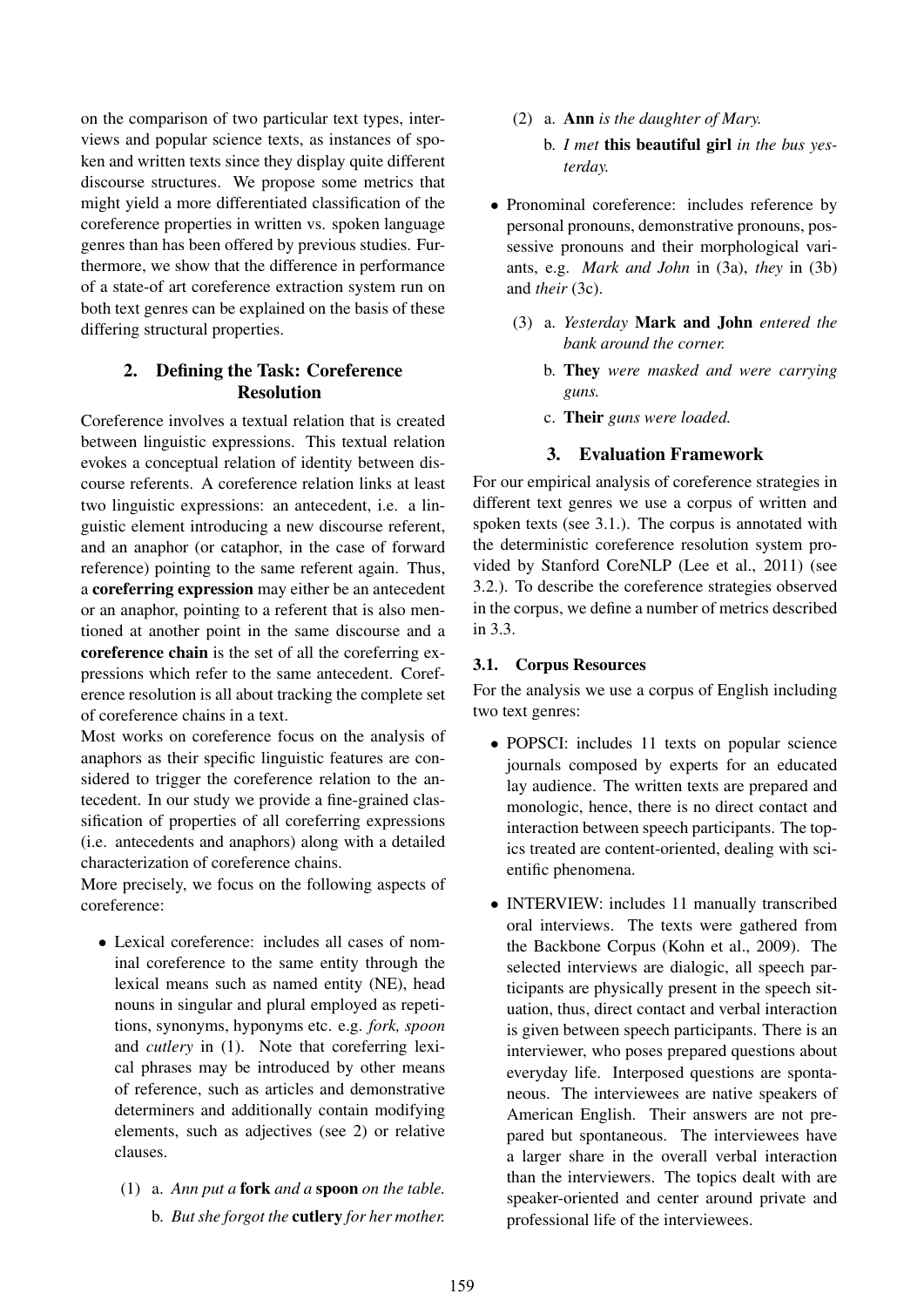The whole corpus contains about 140000 tokens and each text file includes about 6000 tokens. The spoken language texts are manually preprocessed, i.e. the errors have been rewritten and the texts have been normalized and segmented into sentences. Furthermore, spoken language features such as fillers, corrections and repetitions are encoded by XML-tags. This specific design allows for an automatic analysis with NLP techniques but still captures main characteristics of spoken language.

### 3.2. Coreference Annotation

The corpus is annotated with the deterministic coreference resolution system provided by Stanford CoreNLP (Lee et al., 2011). This system achieved the best performance in the CoNLL 2011 unrestricted coreference resolution task. CoreNLP implements an incremental strategy: In order to identify coreferring expressions, first the set of possible mentions (i.e. coreferring items) is identified. Then, in the next successive steps, the system tries to refine this initial set by pruning mentions which are no more consistent with the model. This is achieved by applying different sieves in sequence. Each sieve applies a deterministic model of coreference, e.g. string matching, mention similarity or pronoun resolution. The sieves are applied in order from the highest to lower precision. At each step the system uses as input the results of the preceeding sieves.

The system deals with nominal and pronominal coreference but does not implement discourse-deictic reference, i.e. it does not account for sentential or VP antecedents. Moreover, from the initial set of noun phrases, named entities and pronouns in the set of possible mentions, those of the type listed below (among others) are pruned and are thus not accounted for by the current version of CoreNLP:

- (i) adjectival forms of nations,
- (ii) pleonastic-it annotations recognized by means of recurrent/general patterns, e.g. *it is possible*, etc.
- (iii) expressions including numbers such as cardinals, percents, etc.

### 3.3. Metrics for Comparison

In order to characterize structural differences between texts in written and spoken genres we used the following metrics:

- Precision, percentage of rightly annotated out of all annotated coreferring expressions.
- T-length, average token length of coreferring expressions.
- Chain Size, i.e. number of coreferring expressions in one chain.
- S-distance, average number of sentences separating coreferring expressions in the same chain.
- Parallelism, number of coreferring anaphors in one chain that exhibit the same or similar syntactic features as the antecedent (e.g. sentenceinitial subject). Parallelism captures the similarity between the syntactic context of the anaphors and their antecedent, e.g.
	- (4) a. Ann eats many apples.
		- b. She likes them.
- Grammatical role preference of different types of coreferring expressions, e.g. coreferring pronouns that are realized as subjects in the sentence in which they occur or coreferring lexical phrases that appear as syntactic objects. The grammatical roles investigated are subject and object. In addition, coreferring expressions may appear in lower ranks of the sentence and be embedded in phrases. They are then classified as modifiers.
- Typology of coreferring expressions. We distinguish lexical coreference (named entities and full lexical noun phrases) and different types of pronominal reference (personal, possessive and demonstrative pronouns).
- Morphological Features of coreferring expressions (singular vs. plural, 1st, 2nd or 3rd person).

### 4. Results

In this section, we outline the results of our preliminary analysis of the collected data. The values observed for the metrics described in section 3.3. for the written as well as for the spoken corpus are displayed in Table 1 to Table 5. The differences in the values are all statistically significant with  $p < 0.05$  (Student's t-Test). We start by a discussion of some general features as shown in Table 1.

In order to determine the precision of the coreference annotation, we have manually corrected 4 out of the 22 texts (2 texts from each subcorpus) that were tagged by the CoreNLP system. The estimated precision<sup>2</sup> of the recognized referring expressions in spoken  $(51\%)$ vs. written texts (64%) confirms the results of previous work in that automatic coreference resolution systems differ in their performance to process spoken

<sup>&</sup>lt;sup>2</sup>As evaluation metric, we use the link-based MUC metric (Vilain et al., 1995).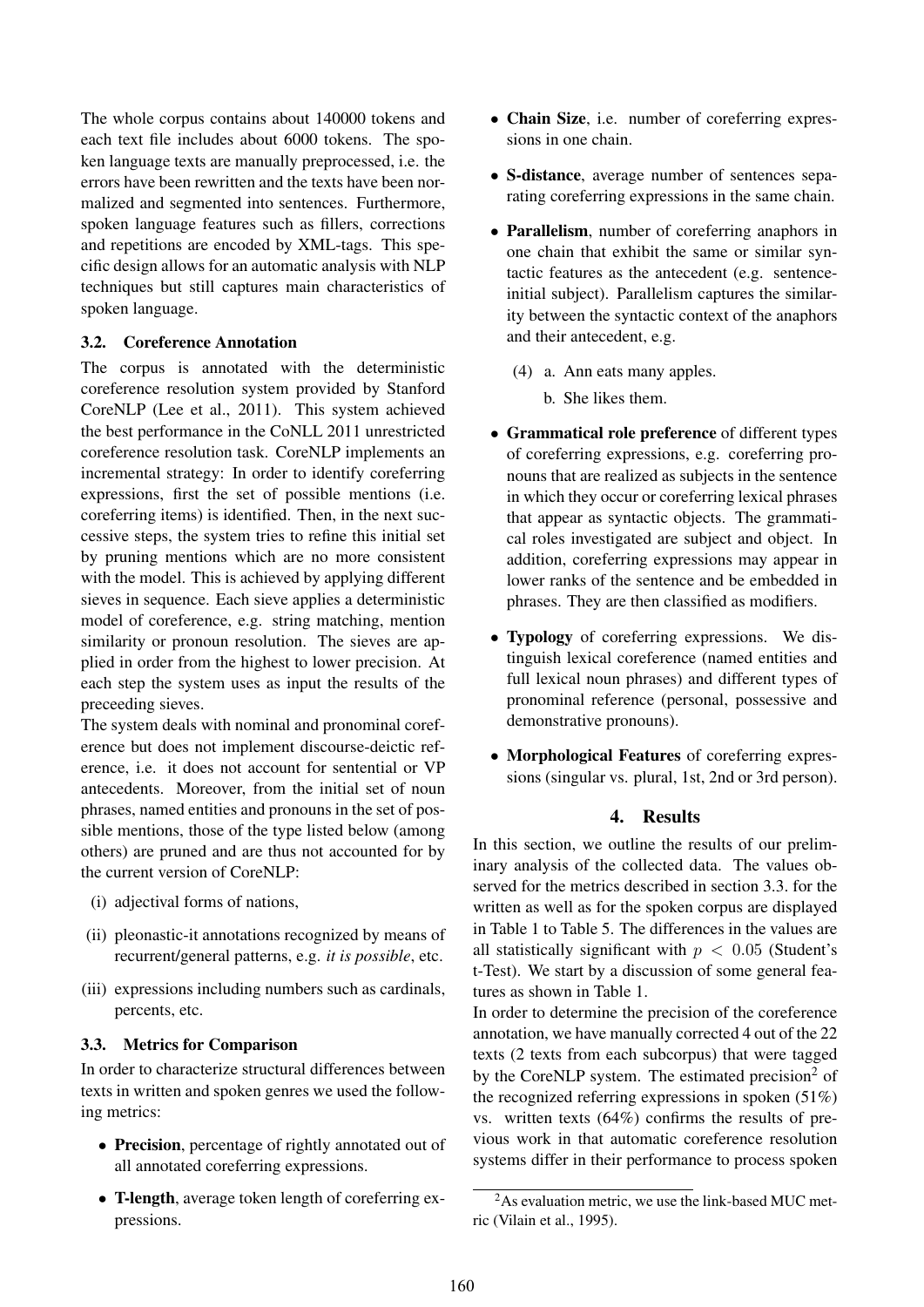|                     | <b>POPSCI</b> | <b>INTERVIEW</b> |  |  |
|---------------------|---------------|------------------|--|--|
| Precision           |               |                  |  |  |
| Average             | 64%           | 51%              |  |  |
| Tokens per Sentence |               |                  |  |  |
| Average             | 25.75         | 20.73            |  |  |
| Chain Size          |               |                  |  |  |
| Average             | 3.60          | 4.45             |  |  |
| T-Length            |               |                  |  |  |
| Average             | 3.42          | 2.58             |  |  |

Table 1: Comparison of Surface Features.

vs. written texts, and in that the tools perform better on written than on spoken language. We presume that these differences in performance can be correlated with the different strategies employed to realize coreference in written vs. spoken texts.

Indeed, we found evidence in our data that certain factors might be crucial for modeling the structural diversity of different text genres and thus might be used as a parameter for enhancing automatic reference resolution. For instance, a comparison of the values we gathered for surface features, such as those summarized in Table 1, shows that written text sentences are typically longer than those uttered in spoken language (25.75 vs. 20.73). The same trend can be observed for the T-length parameter, written text coreferring expressions are generally longer than the ones used in spoken language (3.42 vs. 2.58).

This tendency is further confirmed by the observation that, in written texts, lexical coreference (e.g. NE, repetitions) is preferred over pronominal coreference (cf. Table 2). On the contrary, pronominal reference clearly is the most frequent strategy in spoken genres. Note that Table 2 only reports the percentage of lexical and pronominal coreference. Their sum is not 100. The rest, i.e. 7.9% for the written and 10.1% for the spoken texts are coreferring expressions of the following types: adjective, adverbs, cardinals, etc. We consider these annotations as errors, as the CoreNLP system is not supposed to annotate other coreference types than nominal and pronominal.

Spoken language constrains referential elements to span shorter (6.5 sentences) textual distance (sdistance between anaphor and antecedent) if compared with written text (8.8 sentences in average) (cf. Table 3). However, lexical coreference seems to allow segments of equal length in both text genres and generally might involve very long spans of text, circa 12 sentences, as compared to 2.5 sentences observed for pronominal reference. These effects might probably be explained by constraints on short term memory capacity, which manifest to a greater degree in spoken than in written language. As for the chain size displayed in Table 3, we find that coreference chains in the spoken texts contain more coreferring expressions than the written texts. This is strongly related to speaker orientation, which translates in a high number of first person pronouns, most of which are contained in one and the same coreference chain.

|                               | <b>POPSCI</b> | <b>INTERVIEW</b> |  |  |
|-------------------------------|---------------|------------------|--|--|
| <b>Lexical Coreference</b>    |               |                  |  |  |
| <b>Named Entity</b>           | 14.1%         | 7.1%             |  |  |
| <b>Noun Phrase</b>            | 48.9%         | 25.0%            |  |  |
| <b>TOT</b>                    | 63.0%         | 32.1%            |  |  |
| <b>Pronominal Coreference</b> |               |                  |  |  |
| <b>Personal Pron</b>          | 18.4%         | 51.1%            |  |  |
| <b>Possessive Pron</b>        | 7.4%          | 5.2%             |  |  |
| <b>Demonstrative Pron</b>     | $3.3\%$       | $1.5\%$          |  |  |
| <b>TOT</b>                    | 29.1%         | 57.8%            |  |  |

Table 2: Distribution and Typology of CorefType.

|                   | <b>POPSCI</b> | <b>INTERVIEW</b> |
|-------------------|---------------|------------------|
| <b>S-Distance</b> |               |                  |
| <b>Average</b>    | 8.8           | 6.5              |
| Lex               | 11.3          | 12.6             |
| Pron              | 2.5           | 2.6              |
| This              | 15            | 2.3              |

Table 3: S-distance and CorefType

|                               | <b>POPSCI</b> | <b>INTERVIEW</b> |  |  |
|-------------------------------|---------------|------------------|--|--|
| <b>Lexical Coreference</b>    |               |                  |  |  |
| Subj                          | 41.13%        | 31.75%           |  |  |
| Obj                           | 24.46%        | 53.9%            |  |  |
| Mod                           | 34.41%        | 14.29%           |  |  |
| <b>Pronominal Coreference</b> |               |                  |  |  |
| Subj                          | 86.08%        | 97.19%           |  |  |
| Obj                           | 11.39%        | 2.81%            |  |  |
| Mod                           | 3.0%          | 0.0%             |  |  |

Table 4: Reference Type and Grammatical Case.

Table 4 shows that coreferring pronouns are preferably used in subject position in both text genres and less often in other syntactic roles. However variation is greater in the written texts. In the spoken texts, almost all coreferring pronouns are subjects and none do appear in modifying phrases. This is due to the speaker-centered presentation of utterances which typ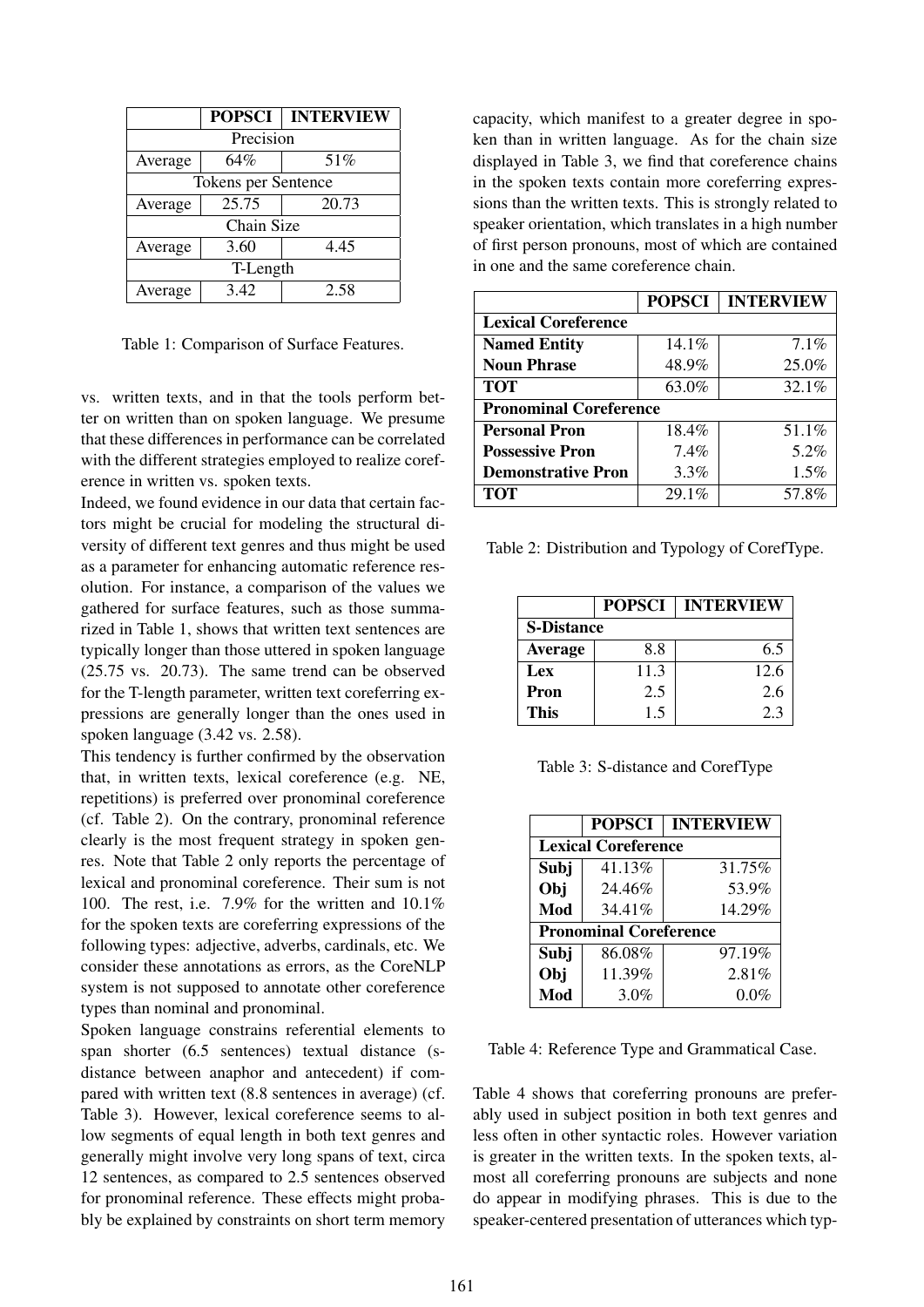ically manifests in heavy usage of first and second person pronouns (see below). Lexical coreference strategies exhibit a wider range of grammatical applications in the spoken texts than pronouns as coreferring lexical phrases occur as subjects, objects or as a modifiers. Quite interestingly, the highest distribution in INTER-VIEW is found for objects, followed by subjects. Yet, this can be explained by the fact that old and highly salient information in INTERVIEW is typically represented by pronouns in sentence-initial subject position (see below) and that newer and less salient information realized by lexical phrases is placed in post-verbal object position. Note that many of the lexical noun phrases are made up of general nouns such as *people, children, schools*. They thus lack semantic specificity and yield a higher referential ambiguity, as compared to POPSCI. Distributions in POPSCI differ largely from INTERVIEW as most coreferring lexical noun phrases appear as subjects, and a fairly high distribution is traced for modifiers. The latter is due to the fact that, in POPSCI, noun phrases generally have a high structural complexity, hence coreferring noun phrases often function as modifiers of superordinated NPs. In addition, coreferring lexical noun phrases in POP-SCI exhibit a high ontological specificity. They are often terminological expressions pointing to domainspecific referents. The lower specificity and higher ambiguity/vagueness tracked in lexical phrases in IN-TERVIEW can be identified as one reason for lower precision in comparison to POPSCI. This particularly holds in cases where orthographical repetition of lexemes is involved: IN POPSCI, repetitions of terminological expressions often evoke coreference (see example 5a and 5b below).

- (5) a. *The most sophisticated robotic spacecraft ever built,* the Cassini orbiter *and* the attached Huygens probe*, were poised atop the launch vehicle, ...*
	- b. *Whereas Galileo released a probe to investigate Jupiter's atmosphere,* the Cassini orbiter *will send* the Huygens probe *to Titan, not Saturn.*

As example 6a to 6c illustrates, repetitions of general nouns in INTERVIEW are often wrongly assigned to the same coreference chain.

- (6) a. the children *range from the age of about 3 which is nursery, going up to about 10 or 11 in Year 6...*
	- b. *And* the children *and myself are both noticing that, so...*

c. *It's a nice subject and I think it's a very essential subject for* the children *nowadays, definitely.*

The spoken texts also display a higher number of parallel syntactic constructions in coreference chains if compared to written texts (16% of all constructions in the spoken vs. 6% in the written). This is mainly due to, first, a higher distribution of canonical sentence structures and, second, a less marked positioning of given/salient and new/less salient information in general. As a result, we found a high number of pronominal subjects occurring in sentence-initial position. Hence, in spoken texts, the most frequent parallel syntactic constructions have the structure NP1 VP NP2 or PP, where NP1 is a subject and NP2 is an object (see e.g. example 7a and 7b), and PP an adverbial complement .

- (7) a. I *did my placement at another school in Sutton which was lovely, a very nice school, called Westbourne actually.*
	- b. *And* I *did another placement at a school in Leatherhead, so I did 2 placements in my 1 year.*

This type of construction is less frequent in the written discourse, where we observe more variation in the organization of syntactic constituents, and hence, less parallel constructions. This may be due to the fact that sentences generally contain more new and less highly salient information as compared to INTERVIEW. For instance, the preverbal position is often filled with more than one syntactic constituent, resulting in a PP NP VP construction or in clause NP VP (see example 8a-8c).

- (8) a. *However, at that time* interferons *had never been properly tested in specially designed clinical trials on large numbers of patients, because the drugs were available only in minute quantities.*
	- b. *Although many elegant studies were done and* the drug *looked promising it was never possible to treat enough people with sufficient interferon to be sure of the results.*
	- c. *However, these scanty data and the public interest in* interferon *led to a great commercial impetus to produce enough interferon to adequately test on people.*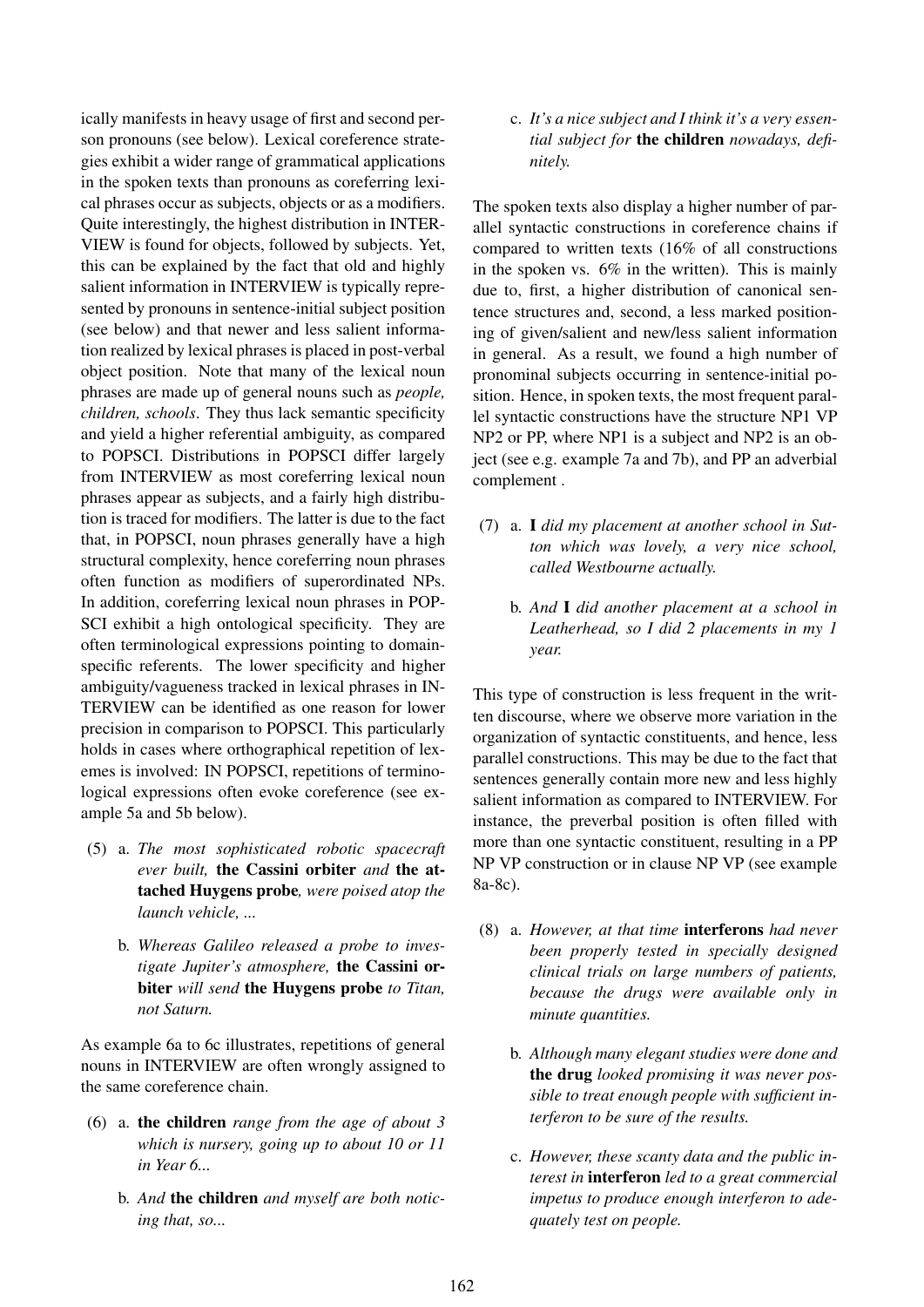| <b>Pronouns: Morphological Types</b> |               |                  |  |
|--------------------------------------|---------------|------------------|--|
|                                      | <b>POPSCI</b> | <b>INTERVIEW</b> |  |
| 1st per sg                           | 5.8%          | 26.9%            |  |
| 1st per pl                           | 15.5 %        | 17.8%            |  |
| 3rd per sg                           | 45.1%         | 37.7%            |  |
| 3rd per pl                           | 33.1 %        | 16.9%            |  |
| 2nd per                              | $0.5 \%$      | $0.8\%$          |  |

Table 5: Morphology of personal and possessive pronouns.

Other frequent constructions are of the type NP VP1 VP2, where VP2 is expressed by an infinitive, or of the type NP VP PP. Note again that coreferring expressions in POPSCI frequently occur as modifiers because of heavy phrase embedding (consider 7a-c). The comparison of structural diversity across spoken and written texts shows that the diversity in the spoken texts is not as rich as in the written ones. This can be partially explained by less variation in the type of coreferential device employed.

Additionally, the two described tables interdepend with the features indicated in Table 5: the distinct morphological features of coreferring personal and possessive pronouns in spoken vs. written texts. There are two main contrasts to be highlighted here: First, we trace a much higher number of first person pronouns (most notably in singular but also in plural) in INTERVIEW than in POPSCI, which reflects the speaker centered textual function of this text type (see again example 6a/b). Note that the first person pronouns are often realized as sentence-initial subjects. In case of speaker turns they belong to different coreference chains, which is one cause for a reduced precision rate. The difference in distribution of first person pronouns between the two genres goes along with the second contrast we observe: third person pronouns are less frequent in INTERVIEW than in POPSCI. One interesting observation not included in Table 4 is that the distribution of the neuter pronoun *it* is much higher in the INTERVIEW corpus (90.8 % of all third person pronouns in singular and 34% of all pronouns) than in POPSCI (88 % of all third person pronouns in singular and 40% of all pronouns). Our findings hereby confirm those described by (Eckert and Strube, 2000) for spoken texts. The grammatical function of it varies from a dummy subject and reference to (non)-nominal antecedents to vague reference to an antecedent that is not clearly defined. Consider 8, where *it* in 8b and 8d are coreferring with *Reigate*, but not 8c.

- (9) a. *I live in a town called called* Reigate*.*
	- b. It*'s between London and the countryside*

#### *which is quite nice.*

- c. It *takes us about 25 minutes to get to London on the train.*
- d. It*'s I say* it*'s a town,* it*'s more of a village.*

Vague reference also is quite frequent for usage of the third person plural form:

- (10) a. *So you can go and explore these places, a bit like a museum in a way. How does it work language-wise? If you, say, if you go to Rome or to Spain or whatever, is it all in English or is it how do* they *do this?*
	- b. *That's a good question. In some areas you might* they *might have just one language spoken,...*

Our observations outlined above are assumed to be one reason for lower precision in INTERVIEW as compared to POPSCI.

#### 5. Conclusions

In this paper we have presented a preliminary analysis of the different coreference mechanisms that prevail in written vs. spoken texts. We have classified the coreference phenomena encoded with a state-of-art coreference resolution system according to their morphological, syntactical and relational features. This was done in two particular genres, interviews and popular science texts, to obtain initial parameters for an algorithm that allows analyzing written and spoken texts alike. Our findings reveal that different parameters have to be defined for the two genres as they exhibit quite distinct features: written texts call for a deeper analysis of embedded structures along with an ontological classification of lexical coreferring expressions, whereas spoken texts require a fine-grained differentiation of structural and functional types of pronouns in combination with an annotation of speaker turns. Furthermore a semantic analysis of the context in which